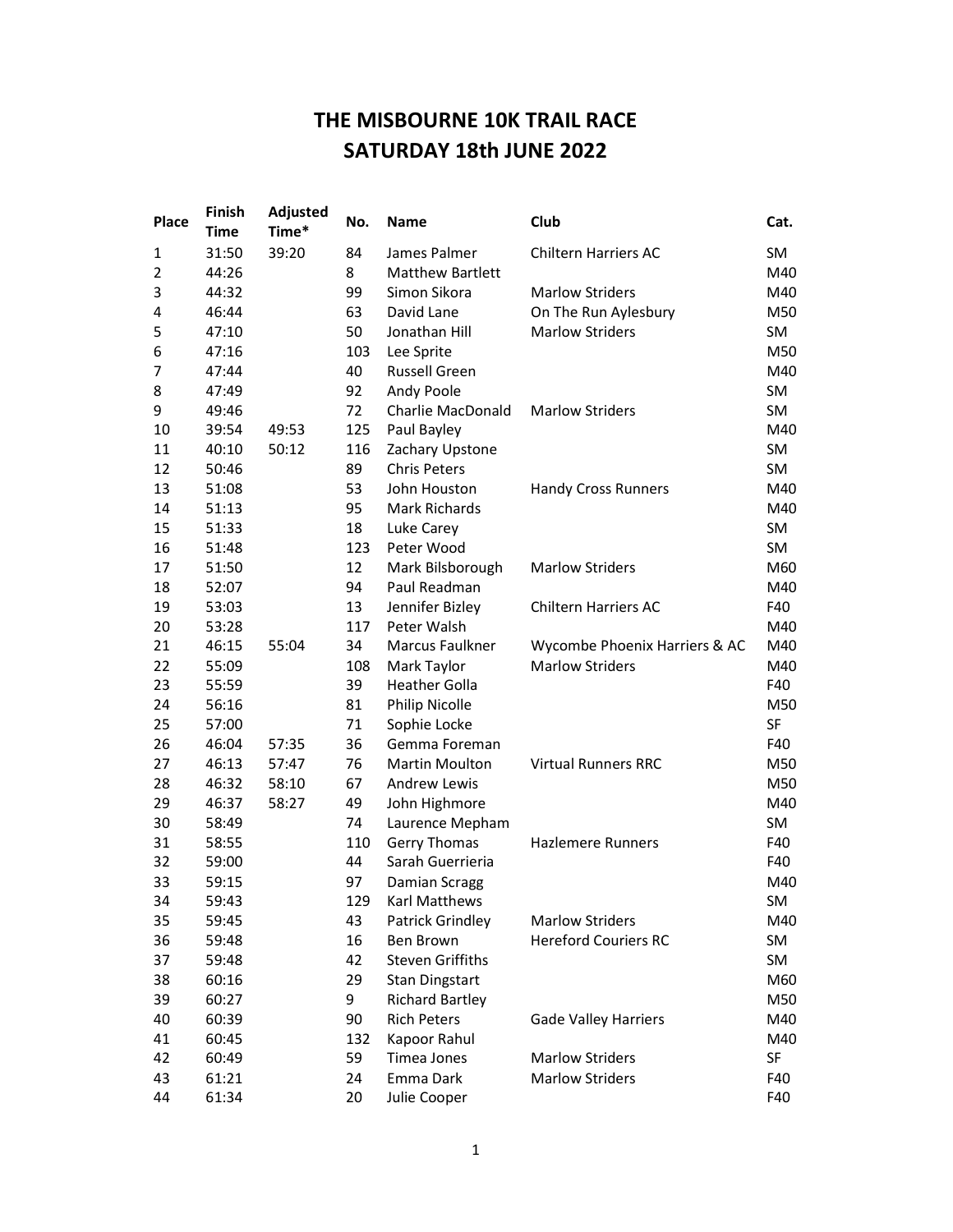| Place | <b>Finish</b><br><b>Time</b> | Adjusted<br>Time* | No.            | <b>Name</b>             | Club                         | Cat.      |
|-------|------------------------------|-------------------|----------------|-------------------------|------------------------------|-----------|
| 45    | 61:40                        |                   | 21             | Nicholas Corlett        | <b>Hazlemere Runners</b>     | SM        |
| 46    | 61:51                        |                   | 128            | <b>Hermione Houston</b> |                              | F50       |
| 47    | 61:52                        |                   | 4              | Shaun Appleton          |                              | M50       |
| 48    | 61:55                        |                   | 68             | <b>Brian Lewis</b>      |                              | M50       |
| 49    | 62:36                        |                   | 27             | <b>Ben Davies</b>       |                              | M50       |
| 50    | 62:41                        |                   | 82             | Carolyn Ormesher        |                              | F40       |
| 51    | 63:08                        |                   | 60             | Yash Kapoor             |                              | <b>SM</b> |
| 52    | 64:05                        |                   | $\overline{7}$ | Keir Ayling             | <b>Hazlemere Runners</b>     | M60       |
| 53    | 64:20                        |                   | 109            | Nic Tebb                |                              | M50       |
| 54    | 65:10                        |                   | $\overline{2}$ | <b>Nell Andrews</b>     |                              | JF        |
| 55    | 65:32                        |                   | 106            | Louise Stockdale        |                              | F40       |
| 56    | 65:32                        |                   | 69             | Chloe Lewis             | <b>Hucknall Road Runners</b> | F50       |
| 57    | 66:15                        |                   | 80             | Anne Neill              |                              | F40       |
| 58    | 67:04                        |                   | 65             | Sharon Leigh            |                              | F40       |
| 59    | 67:20                        |                   | 32             | Philip Ede              | <b>Marlow Striders</b>       | M50       |
| 60    | 67:52                        |                   | 17             | Andy Butler             |                              | M50       |
| 61    | 68:06                        |                   | 58             | Shyla John              |                              | F40       |
| 62    | 68:19                        |                   | 105            | James Stock             |                              | M40       |
| 63    | 69:30                        |                   | 47             | <b>Emily Harwood</b>    |                              | F40       |
| 64    | 70:03                        |                   | 114            | Haydn Upstone           |                              | M50       |
| 65    | 70:07                        |                   | 83             | Maxine Owen             |                              | SF        |
| 66    | 70:07                        |                   | 73             | <b>Tosca Marchant</b>   |                              | SF        |
| 67    | 70:39                        |                   | 91             | Paul Poeti              |                              | M40       |
| 68    | 70:40                        |                   | 14             | Caroline Brain          |                              | F40       |
| 69    | 70:43                        |                   | 104            | Joel Stern              |                              | M40       |
| 70    | 73:58                        |                   | 22             | Caroline Cranley        |                              | F50       |
| 71    | 74:00                        |                   | 111            | Debbie Tilt             |                              | F50       |
| 72    | 74:05                        |                   | 23             | Natalie Crawford        |                              | F40       |
| 73    | 74:58                        |                   | 64             | Neil Langholz           |                              | M40       |
| 74    | 75:24                        |                   | 66             | Anita Leslie            | <b>Hazlemere Runners</b>     | F50       |
| 75    | 75:58                        |                   | 121            | Gabrielle White         |                              | F40       |
| 76    | 76:02                        |                   | 28             | Rachel Deas             |                              | F40       |
| 77    | 76:02                        |                   | 77             | Sarah Mustapha          |                              | F50       |
| 78    | 77:32                        |                   | 75             | Nicola Millington       |                              | SF        |
| 79    | 77:33                        |                   | 19             | Louise Collier          |                              | F50       |
| 80    | 77:34                        |                   | 31             | Julie East              |                              | F50       |
| 81    | 77:56                        |                   | 55             | Jeanette Howkins        | <b>Marlow Striders</b>       | F40       |
| 82    | 79:47                        |                   | 131            | Lee Gilmour             |                              | F50       |
| 83    | 101:35                       |                   | 61             | Shazia Khaliq           |                              | F40       |
| 84    | 101:35                       |                   | 35             | <b>Tahira Fazal</b>     |                              | F50       |

\* Misdirected runners on shortened course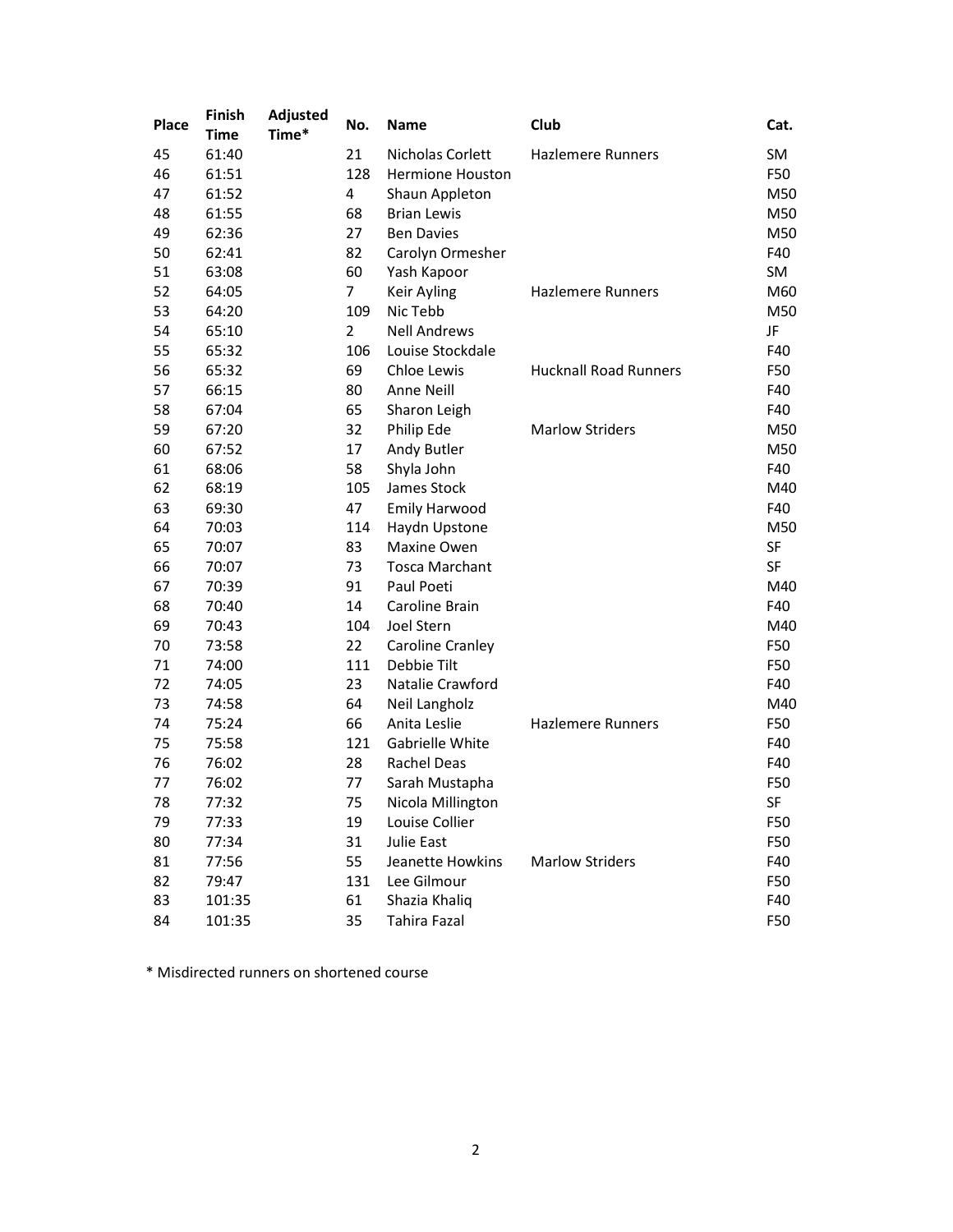## THE MISBOURNE 5K TRAIL RACE SATURDAY 18th JUNE 2022

| <b>Place</b>   | <b>Time</b> | No. | <b>Name</b>            | Club                          | Cat. | Misb. |
|----------------|-------------|-----|------------------------|-------------------------------|------|-------|
| 1              | 19:41       | 556 | Evan Kohl              |                               | SM   |       |
| $\overline{2}$ | 20:15       | 577 | <b>Neil Turner</b>     | <b>Chiltern Harriers AC</b>   | M40  |       |
| 3              | 20:32       | 531 | <b>Edward Faulkner</b> | Wycombe Phoenix Harriers & AC | JM   |       |
| 4              | 23:11       | 591 | Dylan Leigh            |                               | JM   | Υ     |
| 5              | 23:42       | 507 | <b>Toby Bartlett</b>   | Wycombe Phoenix Harriers & AC | JM   | Υ     |
| 6              | 23:46       | 134 | Noah Smith             |                               | JM   | Υ     |
| 7              | 23:58       | 588 | Jude Pearce            |                               | JM   | Υ     |
| 8              | 24:12       | 502 | Katie Allsop           | <b>Chiltern Harriers AC</b>   | JF   |       |
| 9              | 25:30       | 532 | <b>Ellie Faulkner</b>  | Wycombe Phoenix Harriers & AC | JF   |       |
| 10             | 25:38       | 533 | Charlie Fitch          |                               | JM   | Y     |
| 11             | 25:41       | 570 | Geoff Sharpe           |                               | M50  |       |
| 12             | 25:55       | 518 | Daniel Cogan           | Wycombe Phoenix Harriers & AC | JM   |       |
| 13             | 25:59       | 585 | Lukas Williams         |                               | JM   |       |
| 14             | 26:38       | 599 | Alastair Tilt          |                               | SM   |       |
| 15             | 26:55       | 569 | <b>Edward Seal</b>     |                               | JM   | Υ     |
| 16             | 26:55       | 596 | <b>Oliver Bunting</b>  |                               | JM   |       |
| 17             | 27:05       | 573 | Zak Taylot             |                               | JM   | Υ     |
| 18             | 27:10       | 538 | Paul Guerrieria        |                               | M40  |       |
| 19             | 27:14       | 506 | Daniel Bartlett        |                               | JM   | Y     |
| 20             | 27:20       | 572 | Matt Taylor            |                               | M40  |       |
| 21             | 27:21       | 589 | Simon Barker           |                               | M40  |       |
| 22             | 27:31       | 557 | Clare Martin           |                               | F40  |       |
| 23             | 27:36       | 598 | Rod Johnstone          |                               | M50  |       |
| 24             | 27:42       | 561 | <b>Anthony Palmer</b>  |                               | M50  |       |
| 25             | 27:53       | 522 | Charlie Crook          |                               | JM   | Υ     |
| 26             | 28:08       | 523 | Sarah Cuthbert         | <b>Handy Cross Runners</b>    | F50  |       |
| 27             | 28:11       | 566 | Emma Readman           | Wycombe Phoenix Harriers & AC | JF   | Υ     |
| 28             | 28:30       | 579 | Charlie Van Oostrum    |                               | JM   | Υ     |
| 29             | 28:46       | 528 | Charlie Drew           |                               | JM   | Υ     |
| 30             | 28:49       | 530 | <b>Robert Drew</b>     |                               | M40  |       |
| 31             | 29:16       | 590 | Anthony Henderson      |                               | M40  |       |
| 32             | 29:42       | 527 | <b>Stanley Draper</b>  |                               | JM   |       |
| 33             | 30:21       | 520 | Paul Connor            | <b>Marlow Striders</b>        | M60  |       |
| 34             | 30:48       | 576 | Lizzie Tucker          |                               | JF   | Y     |
| 35             | 30:54       | 597 | <b>Matthew Bunting</b> |                               | M40  |       |
| 36             | 30:56       | 529 | Emma Drew              |                               | F40  |       |
| 37             | 30:56       | 542 | Alex Harvey            |                               | F40  |       |
| 38             | 30:59       | 511 | Alesandro Bonelli      |                               | JM   | Υ     |
| 39             | 31:14       | 560 | Alex McNelly           |                               | JM   | Υ     |
| 40             | 31:21       | 546 | Helen Hill             |                               | F40  |       |
| 41             | 31:25       | 602 | Scott Horsefield       |                               | M40  |       |
| 42             | 31:39       | 551 | <b>Bethany How</b>     |                               | SF   |       |
| 43             | 31:40       | 552 | Graham How             |                               | M60  |       |
| 44             | 31:54       | 133 | Carey Luker            |                               | JM   | Υ     |
| 45             | 31:59       | 534 | Chris Forster          |                               | M50  |       |
| 46             | 32:16       | 525 | Caroline Di Franco     | <b>Marlow Striders</b>        | F40  |       |